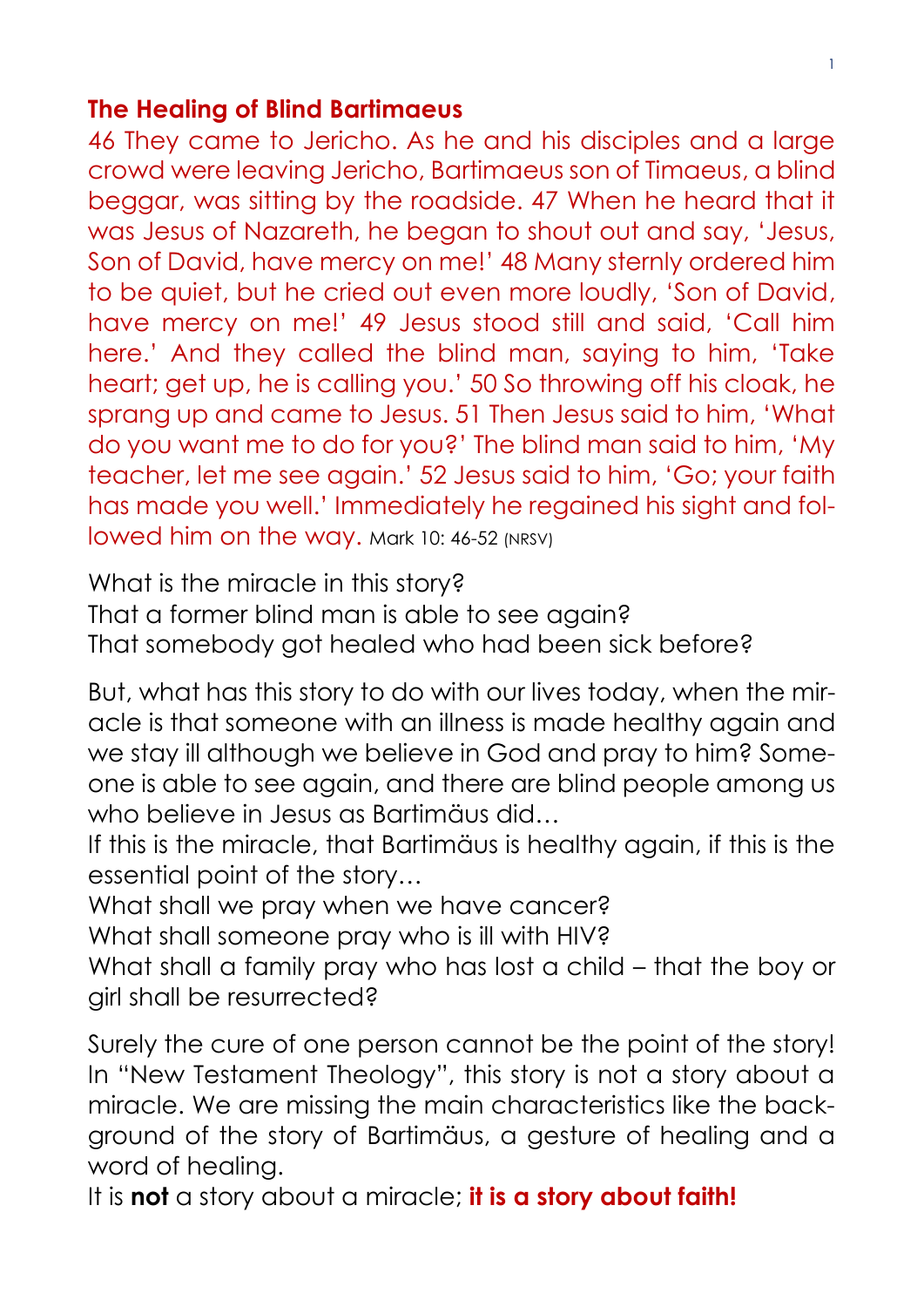Reflecting about faith by meditating on this story, the main point is not how to become healthy again, but:

What is the primary purpose of my life?

How do I notice others and myself?

How much confidence do I have in the capability of others? And how much self-confidence do I have?

Asking like that the story suddenly has a totally different focus. Let us follow this path of faith, let us discover where this path begins and let us try to develop a sense of where this path may lead us.

The external requirements for a happy-end for Bartimäus are appalling.

Bartimäus – son of Timäus – son of the glorified one. The title of his father is far from the daily life of Bartimäus. He is a beggar, blind, sitting along the dirty road.

An individual, battered by life, without any prospects.

And then came the crowd of people around Jesus and his disciples. The son of the glorified one, sitting there, ignored.

A beggar and blind – is there anything that can be expected of him?

That is how we still treat people we meet today who are on the losing side of life. A woman living in a nursing home, a man on his deathbed. Is there anything that can be expected from them?

But appearances are deceiving. Bartimäus is on the losing-side of life. He is an individual on the wayside, overlooked all the time, he cannot expect more than a handout, one or two small coins – but he has not lost confidence in himself.

What is he able to do? He is able to listen, to catch something. He is handicapped, but by no means unable to live or without talent.

We still have to learn, that handicapped people are not without talents. Their talents, however, may be different from an able-bodied person.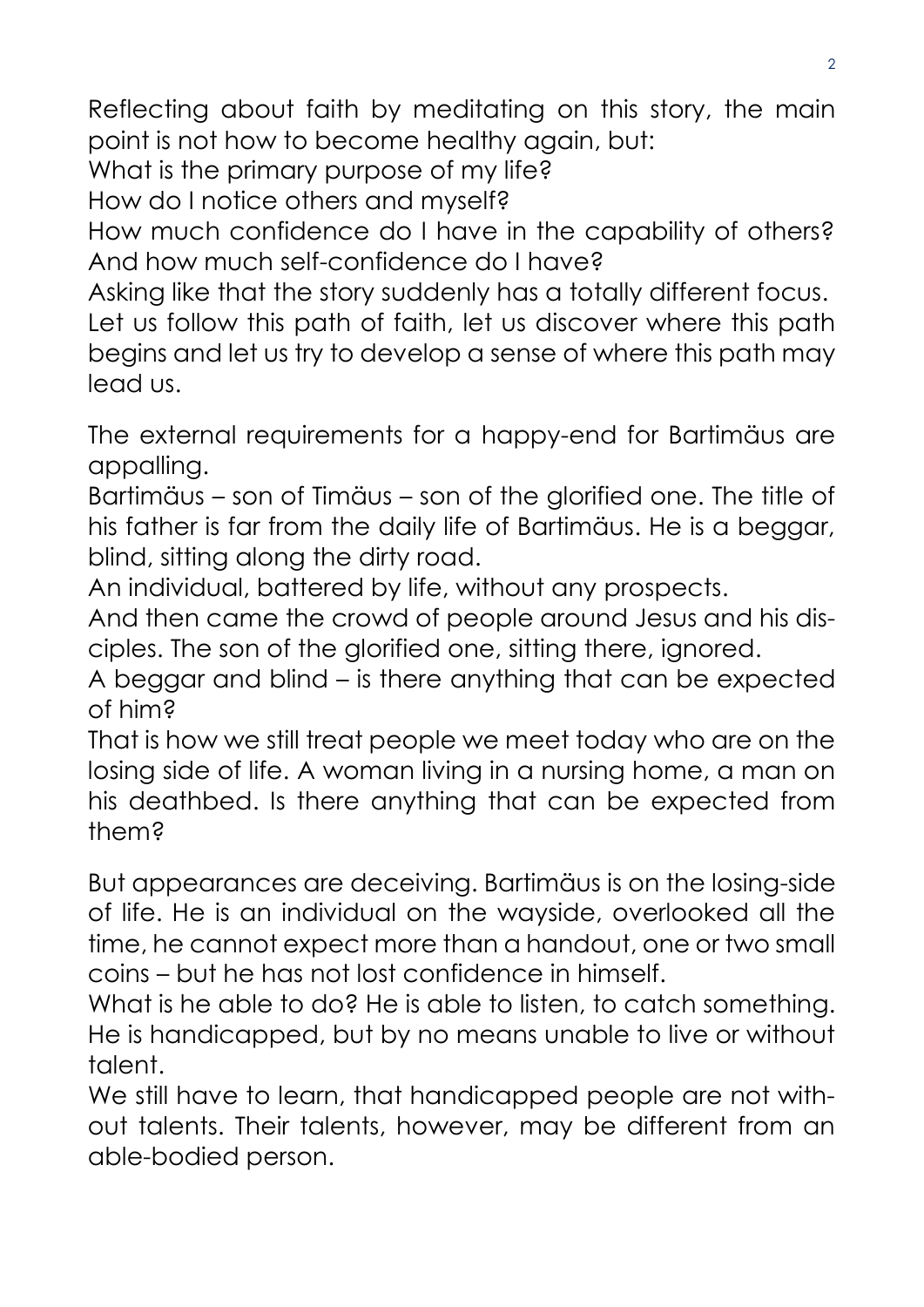When you cannot see because of blindness or because of too many people around you, you have to listen all the more. When you cannot walk because of your lameness, you have to shout all the more.

We still have to learn not to label an apparently handicapped person to their one handicap.

Let us not rob the voice of the blind one. Let us not rob the eye of the deaf one. Let us not rob the ear of the voiceless one. Let us not rob the heart of the lame one. And let us not rob the dignity and the hope of the poor one, by telling all of them: Oh, you poor handicapped guy, you are not able to do something. Let me do it for you!

No, let us learn to feel and to realize the special abilities, which exist:

How the blind one is able to teach us to talk. How the deaf one is able to teach us to see. How the voiceless one is able to teach us to listen. How the lame one is able to teach us to love and the poor one to teach us to hope.

## **When Bartimäus heard that it was Jesus of Nazareth, he began to shout out**…

The blind Bartimäus is all ears. He listens and hears who the crowd is talking about. His competence and his faith are revealed: He is able to listen; he is able to cry, to cry for mercy; he has a will of his own; he realizes his chance; there is still hope in him; and shortly after he is able to stand up and run, blind, towards Jesus.

He does not allow the crowd to get rid of him, he is a pain in the neck; he does not allow the crowd to reduce him to his blindness. This is the opportunity of his lifetime and he is determined to grasp it.

But the more he shows what he wants the higher the barriers, the louder the noise around him.

Try to read the bible text by paying attention to the accumulation of noise: twelve disciples arriving with Jesus, many people joining them, talking, laughing, crying, a crowd of people, …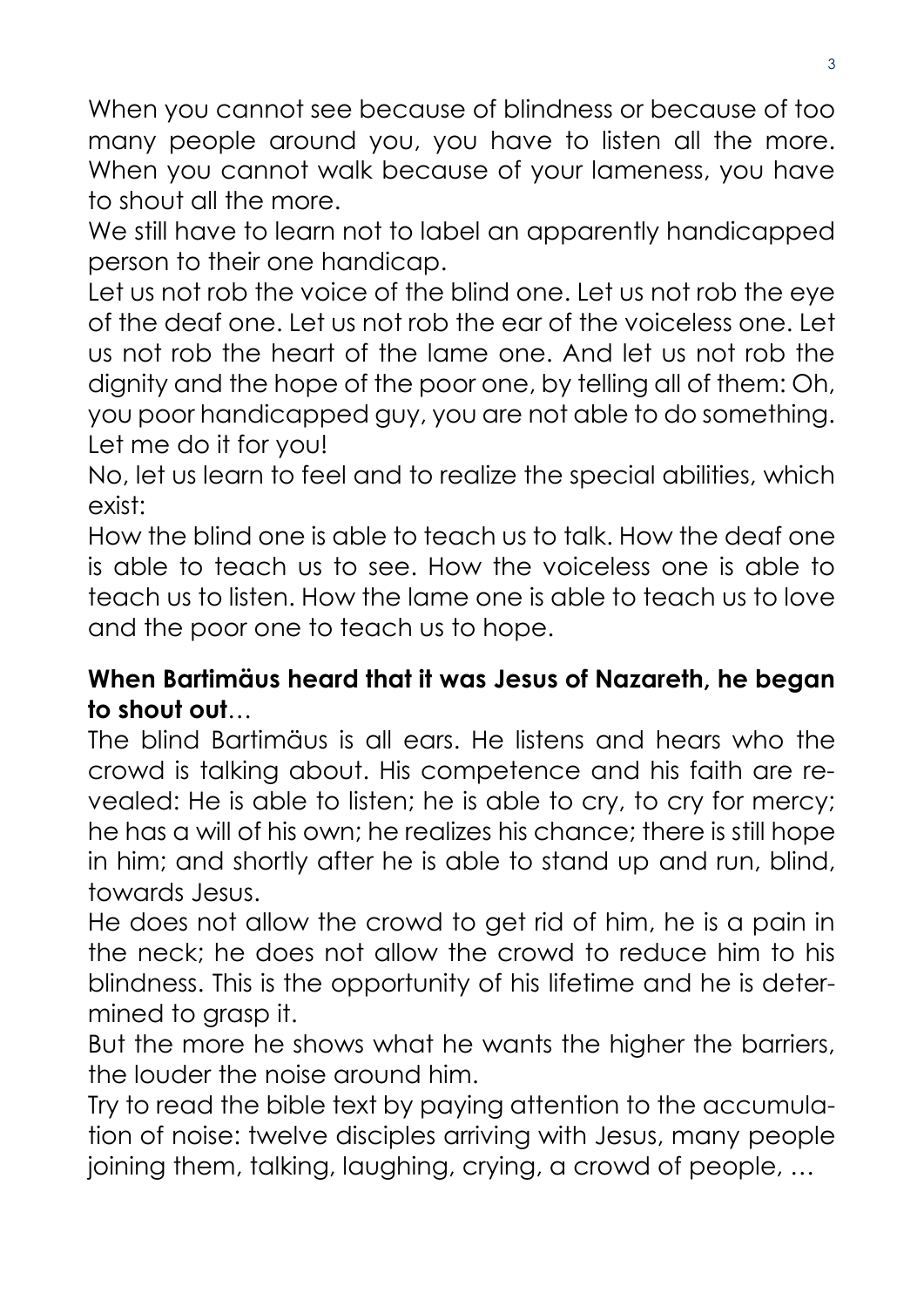The noise is accumulating until we arrive in the middle of the Bible text. Barriers mounting up for the one who wants to be listened to.

Then, in the middle of these proceedings: Silence. In the midst of the noise, the restlessness, in the midst of the bible text: **"And Jesus stood still…!"**

He is all ears, listening to this scream for light. Imagine Jesus turning into an ear in the midst of this noise to be able to hear Bartimäus.

This is the hope of the blind ones that we turn into an ear; the hope of the voiceless ones that we turn into an eye; the hope of the lame ones that we turn into a heart; this is the hope of the Christian faith that we turn into human beings.

That we discover the dignity of our neighbor; that we do not rob him of his dignity, but call his skills into the daylight.

# **"And Jesus stood still and said, 'Call him here.'"**

Calling the blind one, waking up, touching and demanding all of his skills. Jesus does not say: Bring him to me, take him by his hands. Jesus does not say: Bring me to Bartimäus; he is such a poor person.

Quite the contrary: attracting life, challenging the will and the sleeping power.

Call him here. He has ears, even if he is blind. He has healthy legs, even if he is blind. He is able to stand up, he has to show his will!

Do not make someone look small, do not choke someone by pretending love.

**"Call him here!"** – and the blind man, still blind(!), is able to take the right direction,

throws off his coat, jumps up as a blind man can jump up and came to Jesus.

**"Then Jesus said to him, 'What do you want me to do for you?'"**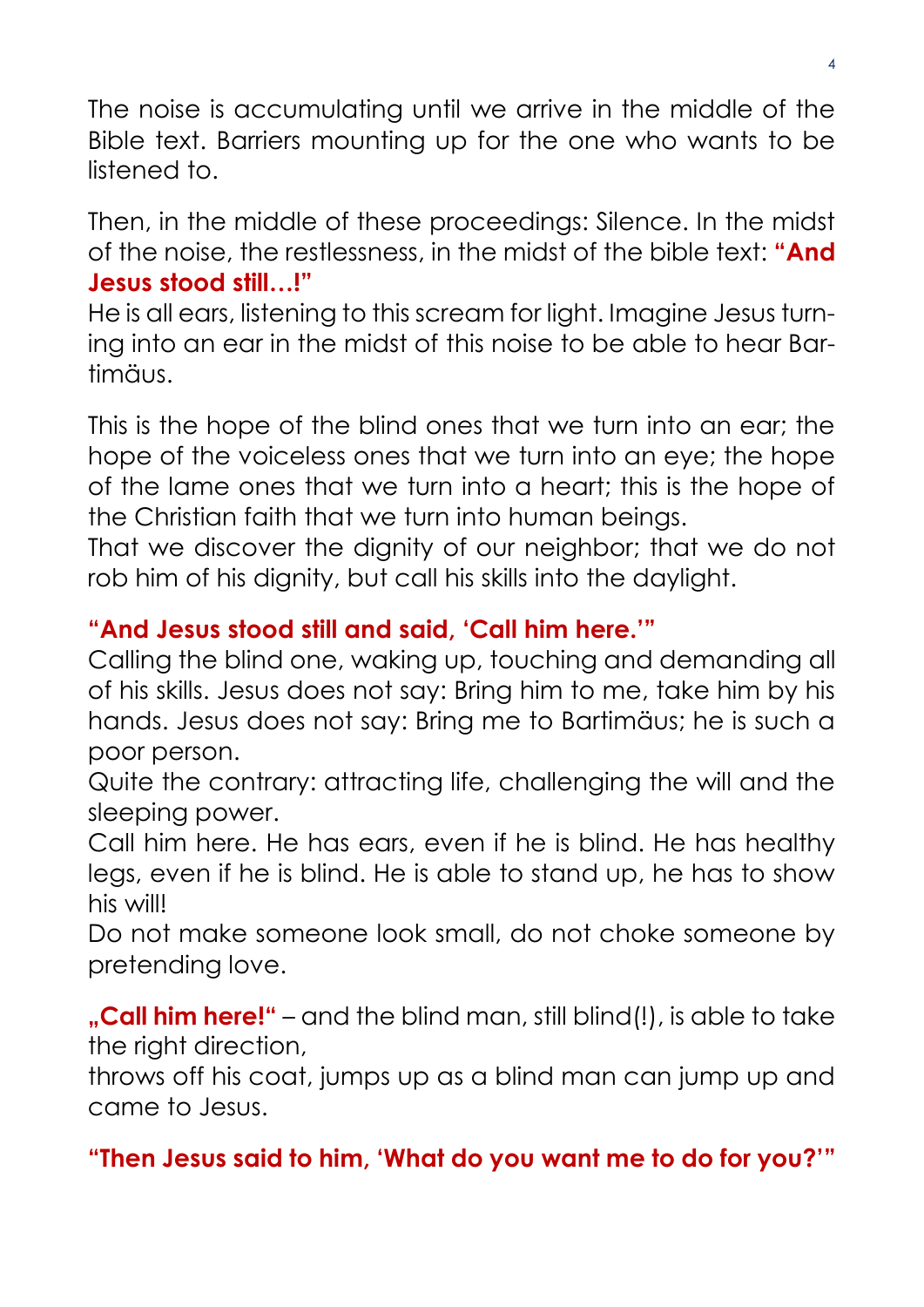This is the second birth of human life to meet this question: "What do I really want to do with my life?"

## **What do you want me to do for you?**

We have to know that! Which direction do we want to take in our life?

This is not an unnecessary question, either for healthy or for sick people, as we can see in the story of the lame man lying next to the pool Bethesda. Jesus asked him: "Do you want to be made well?", and the lame man did not have an answer. Or remember James and John. When Jesus asked them: "What is it you want me to do for you?" …they want him to share his power…

Which wishes do we have?

How concrete is our faith? How much has our faith to do with the protection of life, the dignity of everyone's life, the future of our planet?

According to the New Testament, our faith has not to be a huge or a giant one. The size of a mustard seed is enough to let the tree of life grow…

## **The blind man said to him, 'My teacher, let me see again.' Jesus said to him, 'Go; your faith has made you well.' Immediately he regained his sight and followed him on the way.**

What is the miracle in this story?

It is not the fact that Bartimäus is able to see again, but rather his faith and how this faith becomes visible.

What it has to do with faith and a miracle is this:

That a handicapped person is not only his or her handicap. Bartimäus is more than his handicap. He is able to cry, to resist, he knows what he wants to have, he is screaming for light, he is a pain in the neck, he wants to be listened to, his skills are called into the daylight, he stands up, he runs, he knows his direction… because…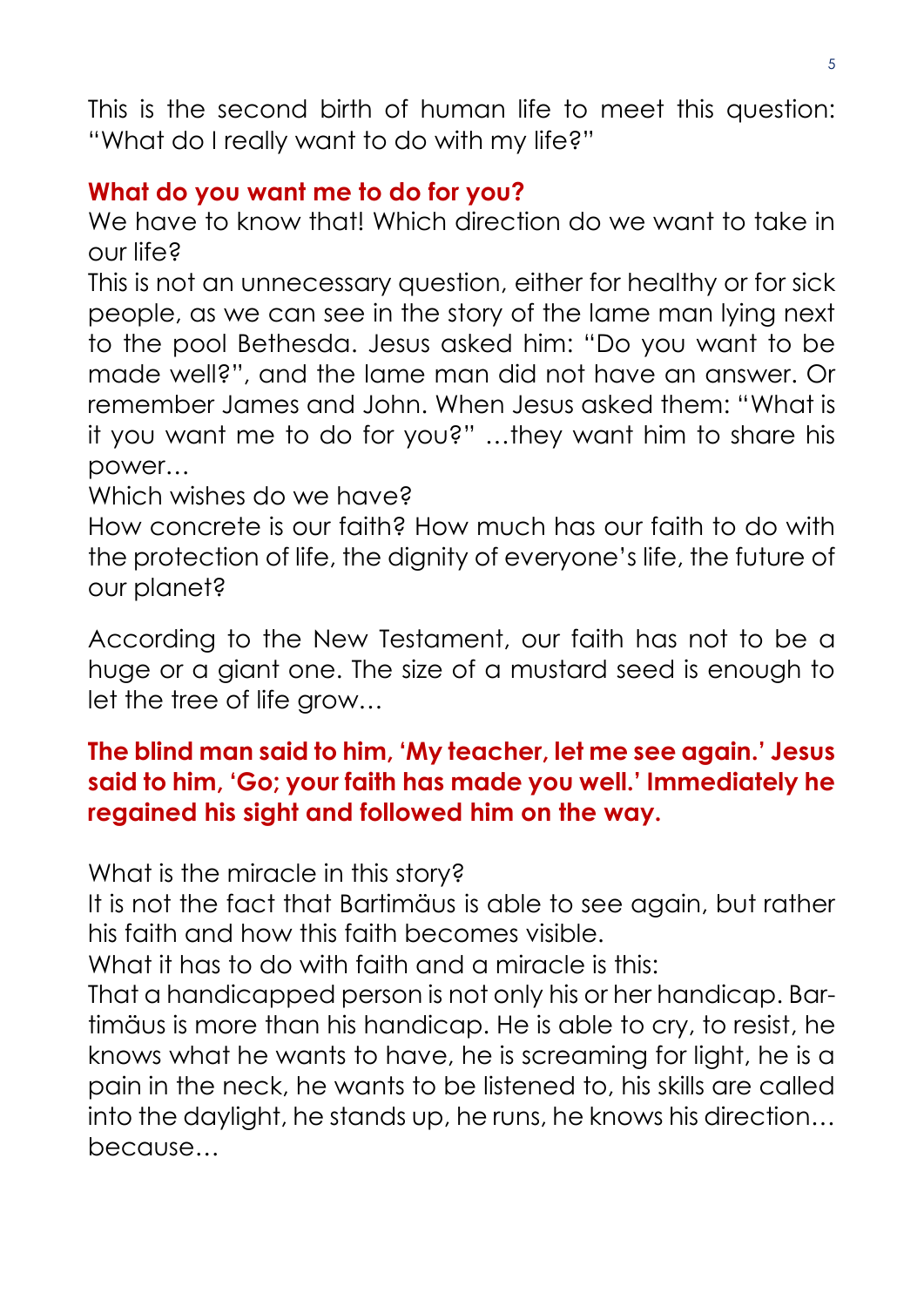Because Jesus finds him. Because Jesus does not make him look small. Because Jesus asks for what he is able to give.

Bartimäus experiences a second birth in his life. Bartimäus follows Jesus. Not **because** he is able to see, but **even though** he is now able to see. The first event he sees on his way as a follower of Jesus is:

The passion, the suffering of Jesus.

He does not wear rose-colored glasses as a healed person. What he sees, is:

Overcoming and Collapsing, Healing and Dying, Victory and Defeat, Death and Life.

Will his faith be strong enough to bear it?

The healing of Bartimäus is imbedded between the stories of Jesus' passion. The healing is a sign of the one who will die.

And we can learn:

The faith, which was necessary for the healing, does not lead us into paradise.

Faith does not create paradise conditions; faith does not create health for all those who believe in the right way. There will be suffering as long as this world exists. There will be diseases, handicaps, death. The fact that healing and passion are so closely connected, talks about a deep truth:

The salvation of God is also visible, when we learn to live with suffering and illness.

A Sunday Service also is a Service of Healing as soon as it helps people to bear their handicaps.

Salvation of God is among us as soon as someone experiences the community of a congregation: I am not only what I am unable to do; I am gifted as well, there is a lot of life within me.

The Salvation of God is among us as soon as broken people are not made to look poor and small, unable to express themselves. Salvation of God helps them to keep their dignity and to create wonderful things and meetings within their limitation. The Salvation of God is among us as soon as sick or dying people can realize: I am not alone, someone stays by my side!